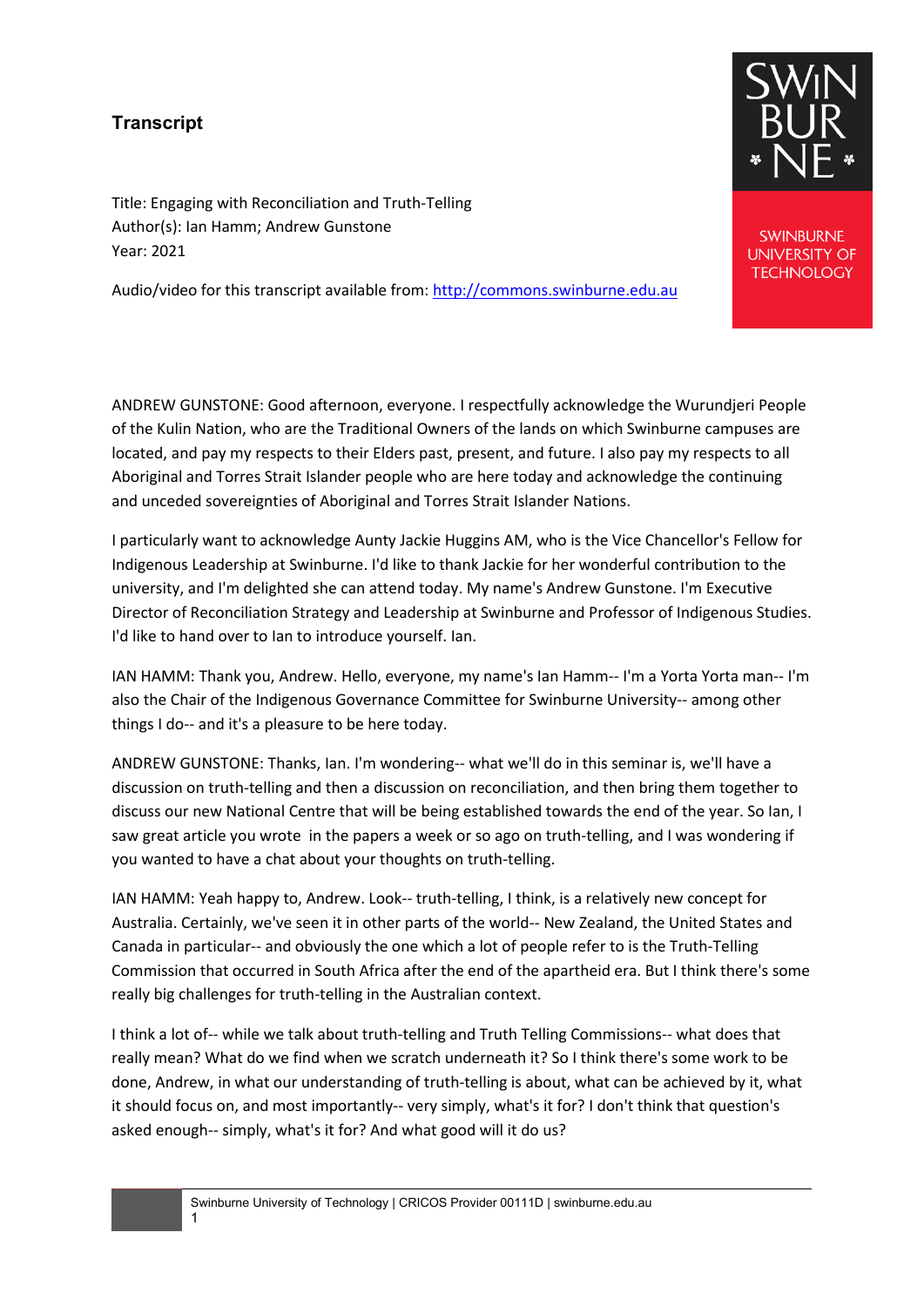ANDREW GUNSTONE: Thanks, Ian. And yeah, I think most people who are attending today in Victoria would be aware of this, but Victoria has created the very first Truth Telling Commission in Australia, called the Yoo-rrook Justice Commission. And Yoo-rrook means truth in the Wemba Wemba/Wamba Wamba language. It's the first truth-telling body to be established in Victoria. There's five commissioners that have just been appointed Eleanor Bourke, Wayne Atkinson, Sue-Anne Hunter, Maggie Walter, and Kevin Bell. And its key functions is to establish the official record of the impact of colonisation in Victoria, and using Indigenous Peoples' stories. And to make detailed recommendations about practical actions and reforms needed in Victoria, and the next step is that they're currently setting up processes that will guide the work.

So Ian, what are your thoughts on the specific truth-telling process in Victoria, and how do you think that can work? And is this a model that can be used elsewhere in Australia?

IAN HAMM: Yeah look I think actually the Victorian experiment or the Victorian pilot commission in Australia is such a great opportunity to give direction for future Truth-Telling Commissions around Australia-- which quite frankly, I think they should be picked up by all jurisdictions-- but it's also an opportunity for us to determine where do we want them to go, what do we want them to do?

I guess in my view, the role of a Truth-Telling Commission shouldn't be limited to telling government what it needs to do. I used to do that myself-- I was a senior public servant for 20 years and in the public service for over 30. I think the opportunity though, is for really the Truth-Telling Commission to be able to fill in as its first priority-- is to fill in the narrative-- what is the Aboriginal story in the story of Victoria in this case?

So if you like-- if Victoria is a book then it's got a whole chapter that's just missing, or a whole chapter that's got sporadic anecdotes spread across blank pages. This is an opportunity to fill in that chapter with the full story of the experience of Aboriginal Victoria, which is a really important thing to do.

I think the other part is that following up from this is to give all Victorians an exposure to what has been the reality for their fellow Victorians who happen to be Aboriginal. I think that that's not well understood and I think that that's a critical thing for this commission to focus on-- is the ability to tell the story of Aboriginal Victoria from the view of Aboriginal Victorians for the wider Aboriginal community to hear and understand.

I don't think apportionment of blame or seeking justice as it were-- in a retributive sense-- that's certainly not part of their terms of reference and certainly not a productive thing anyway. But for me, it's really about understanding where we have been, where we are now, and importantly, that serving is a platform for where we go in the future.

That, I think is the real potential of this Truth Telling Commission-- is to establish the platform of how Victoria moves forward in its relations between Aboriginal and non-Aboriginal Victorians from here. And not just simply government. If it's simply government then it won't achieve much, and it won't be outside the usual way business is done anyway. Because the relationship between Aboriginal Victorians and the government has been there for 150-plus years. If it is only about that,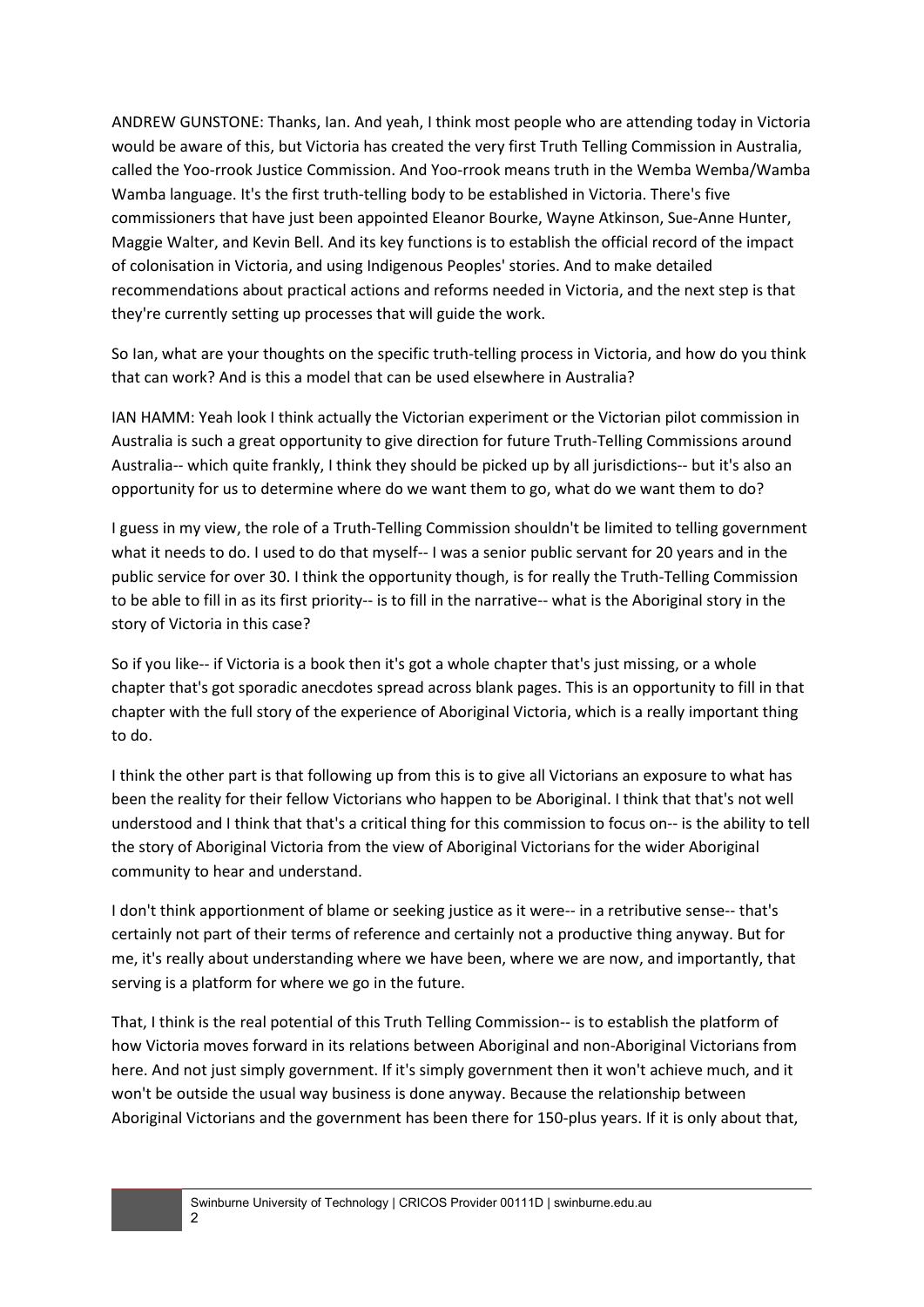then it's no different than the past. No, this has to be about the commission and what it does in its role in supporting the relationship between Aboriginal and non-Aboriginal Victoria.

ANDREW GUNSTONE: No, thanks Ian. I think we've seen some examples. You mentioned South Africa. There's other examples-- the Canadian Truth and Reconciliation Commission as well. And I think we've all seen the horrible, horrific news on the weekend about what they found at one of the old residential schools. So there's been a number of these truth and reconciliation commissions across the world in South America and Africa as well.

And I suppose we've had sort of similar-- interested to hear your views on this-- we've had similar commission in the past. I'm thinking of the Royal Commission into Aboriginal Deaths in Custody in 1991. That was a Truth-Telling Commission in the sense that it was looking at all the factors engaged in overrepresentation and deaths in custody and so looked at the whole gamut of society. And then of course the Human Rights and Equal Opportunity Commission's Bringing them Home report in 1997, which detailed the horrific stealing of children over several generations. So we've had similar sort of approaches before, but what makes you think-- what do you think is different about this approach from the previous ones?

IAN HAMM: Look, I think the biggest single approach is it's being led by Aboriginal people. That is the single biggest approach is that those days other inquiries, as worthy as they were, and the great outcomes that the reports provided even if they weren't entirely taken up by government, were led by non- Aboriginal people seeing it through the lens saying it through the lens of non-Aboriginal people the commissioners or the inquiry leads and that is that's no that's not a slight against them at all in any way. It's just that this time around, you've got Aboriginal people leading the process. The chair of it is an Aboriginal woman. Three of the five commissioners are Aboriginal-- or four of the five commissioners rather, are Aboriginal. I think that is a landmark moment in how the narratives and the issues for Aboriginal people will be categorised.

One of the things that inquiries in the past-- they've always focused on deficits, or on things that are chronically wrong, or society can no longer run from. So the Deaths in Custody Royal Commission was quite clearly, something had gone so wrong, so bad that it had to be looked into. And that was the amount of Aboriginal people dying in custody, which unearthed the amount of people in incarceration, which unearthed the chronic failure of a whole bunch of systems.

Then the Bringing them Home inquiry was, everybody knew the story. Everybody knew the unpleasant truth, but nobody had wanted to confront it, and then the government of the day did. Sir Ronald Wilson-- or rather not the government of the day, the previous government, the Keating government, Paul Keating-- he was the one who went to Redfern and said we killed it. We stole the lands, we stole the children.

People can say whatever they like about Paul Keating-- he's one of the bravest men when it comes to confronting one of the biggest social issues this country has ever faced. He established that inquiry, and while he was no longer Prime Minister when it was delivered, we should thank him for doing it. Because he said I've heard the stories, I don't need any other evidence, let's find out what's there. But again, it was looking at what was wrong.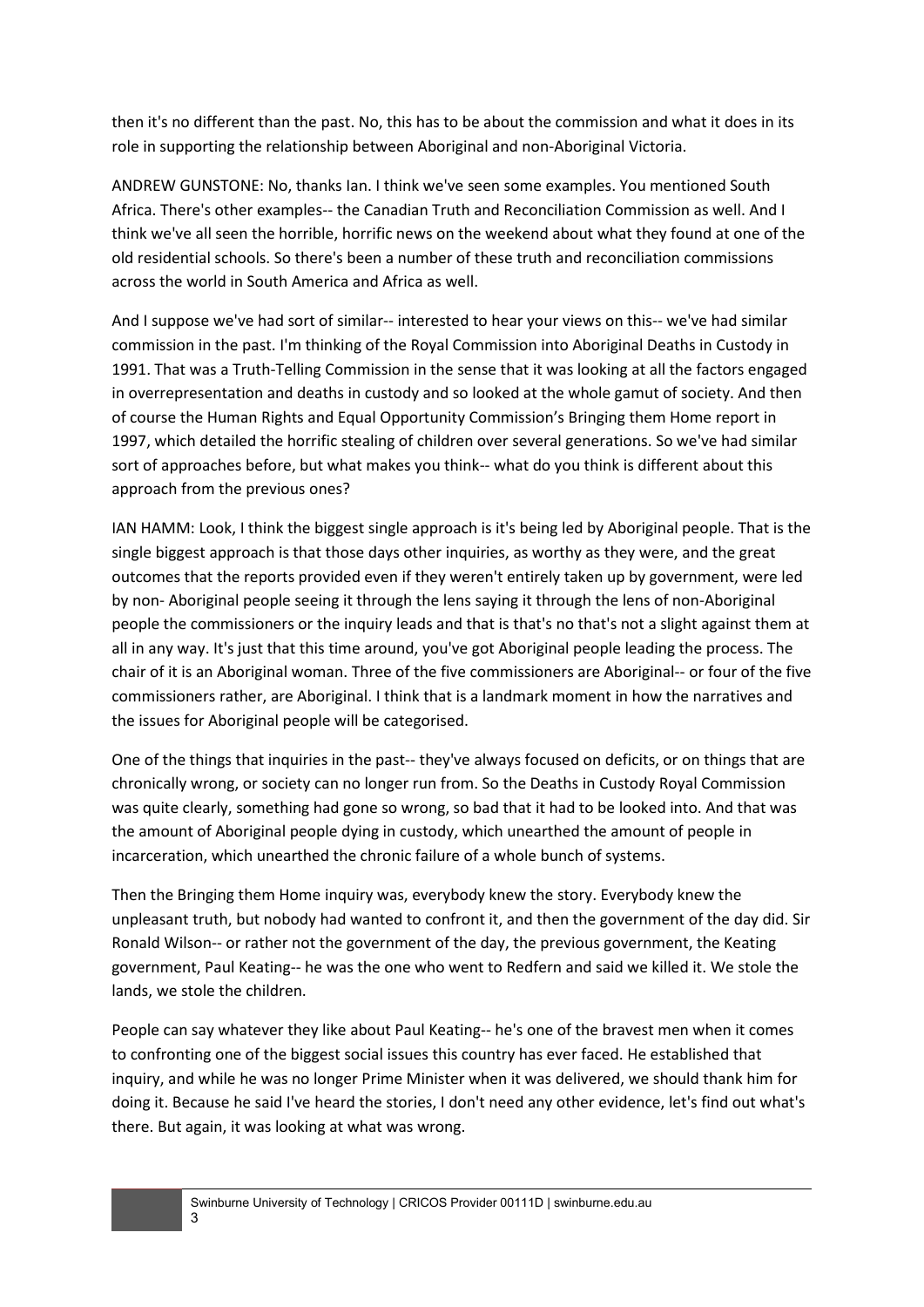I think one of the things with this Truth Telling Commission and it being through Aboriginal eyes-- it will also talk about what's good about being Aboriginal-- what's positive about being Aboriginal. Because that is part of their truth. How come, if everything in our life has been so bad, then how come we're still here? What is it about us that just makes it so we don't go away? We have good things to talk about, too, about ourselves. We have positiveness in our lives which has got us through the bad times. And in fact, again, that platform for where we go forward from here?

As I put it often when I speak, what's good about being a Blackfella? We have to talk about that. We have to say that. We have to acknowledge that not only for ourselves as an Aboriginal community, but also perhaps for-- to be honest, non-Aboriginal people to say, maybe we should act a bit more like the Aboriginal community in some senses, and some of the broader social issues that affect all Australians might then be dealt with more adequately.

So that, I think, is the biggest difference. Having it Aboriginal-led and expanding the scope of what the commission looks like to not only be what's bad and what's wrong, but what's good and what's strong. And how that can be used as a base for going forward.

ANDREW GUNSTONE: Ian, I think that's absolutely critical. I know you and I've had a number of discussions about how important it is to have a strength-based discourse rather than a deficit-based discourse and a whole range of these areas, so I think that's absolutely critical. And of course that's really important for everyone to acknowledge that we wouldn't have had a Royal Commission into Aboriginal Deaths in Custody, we wouldn't have had a National Inquiry without the generations of Indigenous activists lobbying governments and holding governments up to account. So I think that's absolutely critical.

From the perspective of the wider community, the non-Indigenous community that is engaging in reconciliation, where do you see members of the community playing a role in truth-telling? Because a lot of this is going to be done over a fairly broad structural level. What role can people in the community engage in, in terms of truth-telling, do you think?

IAN HAMM: I think the biggest thing that most people can do in terms of truth-telling is to listen-- is to not judge, but to hear-- to not respond, but to contemplate what they hear. I think too often Australians can be awfully defensive about that which makes them uncomfortable. There will be a lot of uncomfortable things come out of this truth-telling. And if I was to say to the wider community, what should they do in relation to it-- is to listen. To hear, to contemplate, to understand and absorb it, and think about it. That's the biggest thing most people can do to start with. Then as a result of that, think about their relationship with and their interaction with Indigenous people. What are the terms on which we should do that?

Now what are the standards or protocols-- for want of a better word-- or just the social norms that we engage with Aboriginal people on, now we are better informed and understand their story and most importantly, how they feel. I think too often that gets overlooked. How other people feel? That for me, is probably the biggest thing most ordinary people can do. And then they think about-- what they should think about-- in the ability-- in the bits and pieces where my world is, the bits that I can affect, what can I do to build a better relationship?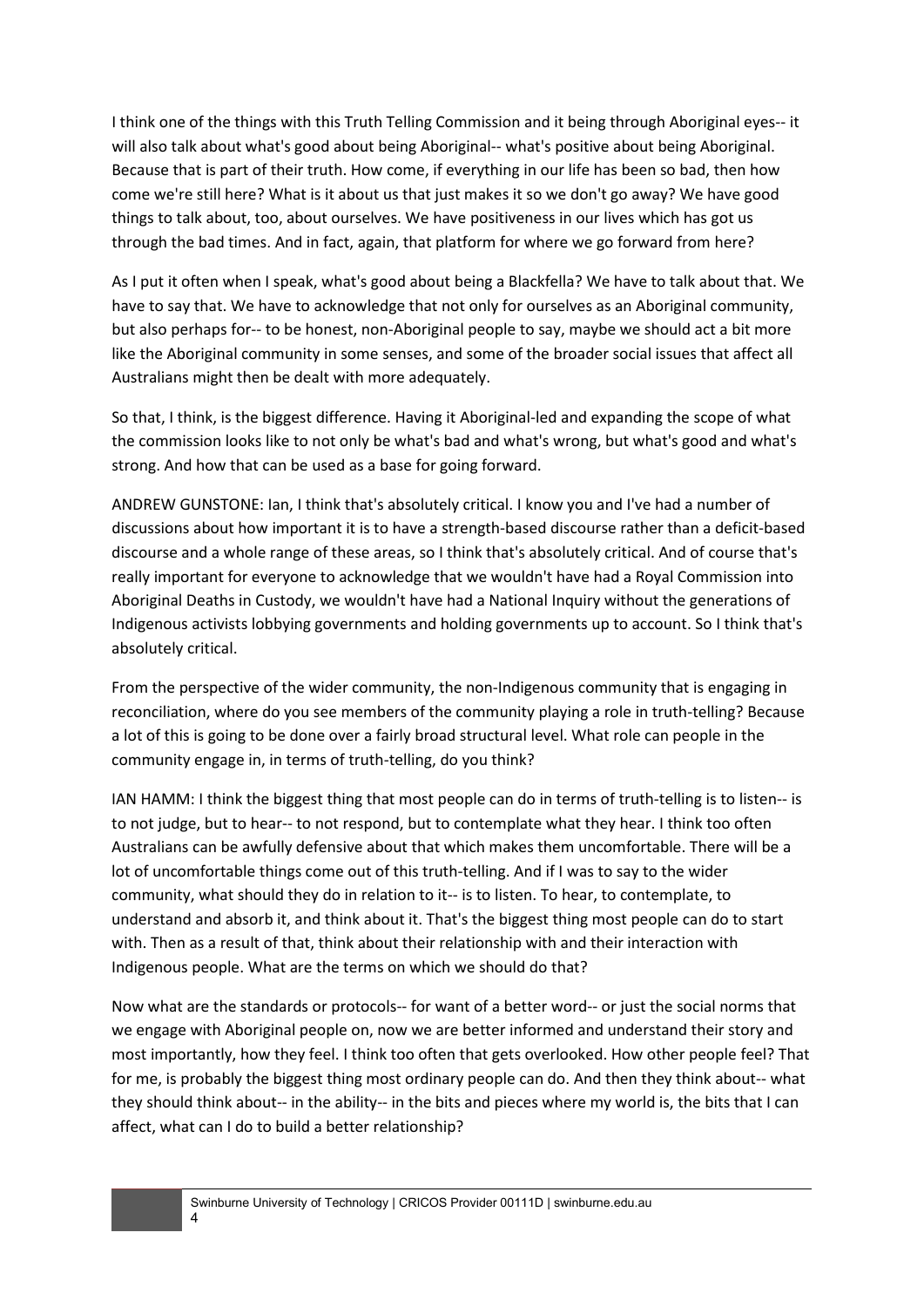What can I do so that history, in my little pocket of the world, doesn't repeat itself? That can happen in any small town throughout Australia or in any suburb, in any of the big cities, in any of the most remotest places, that's what can happen. So I think if people were to ask me, what can ordinary people do out there in the community? That's what I think they can do. And when you have everybody doing this, that's when you get a societal change.

That's when you get a movement of a community. And I say it in the broader sense-- becoming a better community, a more tolerant community, a more understanding community. Make no mistake, this will be hard. This will be difficult. This will be a challenge. This will require compromise from Aboriginal and non-Aboriginal people alike.

And that's not going to be easy, because great challenges like this never are. And there are a lot of entrenched feelings on both sides, but this is a start and it will require us to act with-- everyone to act with a level of maturity, which is not about being defensive and hanging onto the past, but saying we acknowledge the past-- we own it. The important part is, where do we go from here and how can we make things a better place?

ANDREW GUNSTONE: Yeah. I just want to apologise to everyone. A house across the road is getting built, so if we hear a lot of truck noises, hopefully that doesn't come through.

But look, yeah, I totally agree, again Ian. And I think, from my point of view, I'm a Whitefella who's been working in this space, have been honoured to work in this space for 25 years-- I learn things every day. And I think non-Indigenous people need to have that humility. I think Stephen Hawking once said the most dangerous people are those people with a little bit of knowledge. And I think, extending on from what you're saying, I think non-Indigenous people really, we need to make sure we recognise that we're going to continue to learn and to recognise White privilege and to work against White fragility. Because I think those concepts can often hold things back-- is when people have their own views challenged. It can be then difficult to then engage in a genuine process of truth-telling. I think that's absolutely critical.

I want to move on to the broader notion of reconciliation. And certainly Swinburne has engaged with reconciliation in a very broad sense. Many people see reconciliation as a process of improving relationships. And that's really important-- improving relationships is really critical. But certainly through our work in reconciliation at Swinburne, and also in our National Centre-- which will get on to in a little bit-- we see reconciliation in a very broad range of ways. To look at Indigenous rights such as self-determination. To look at cultural safety, to look at Indigenous knowledges, to address history in truth-telling. There's a whole broad range of areas that I think a broad reconciliation process needs to engage with. So I was wondering what your views are on reconciliation Ian, and how we sort of engage in this process.

IAN HAMM: Yeah look, I think reconciliation, because it has come over such a journey-- it's at least 20 years old if not longer-- and I kind of anchor it in the Mabo case. I anchor it in the Royal Commission into Deaths in Custody, so it's like over 30 years old, really. But it started to get legs around the year 2000-- the establishment of Reconciliation Australia and so forth.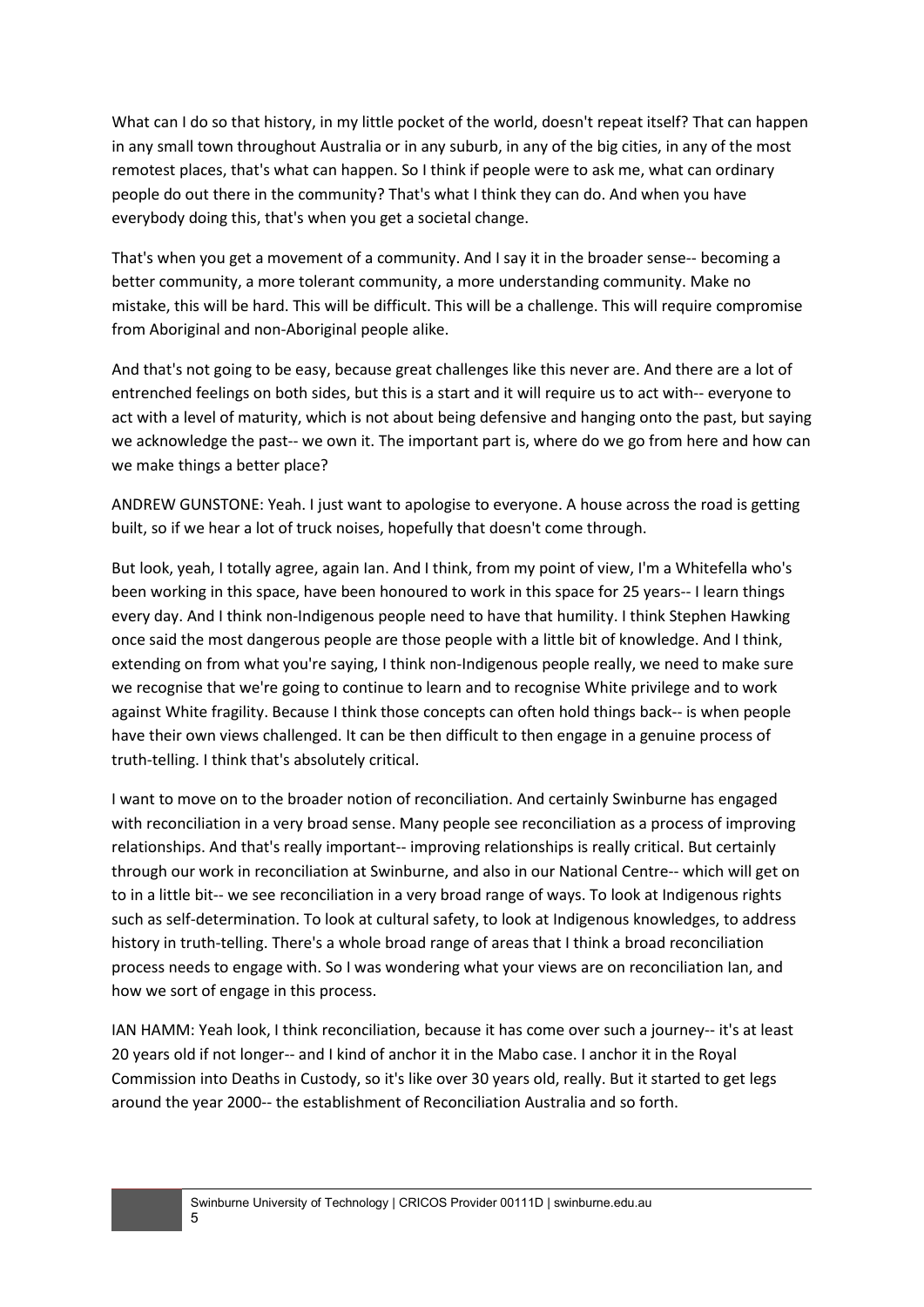I think when we look at the reconciliation journey, it's a lot more complex than I think a lot of people had thought it would be. But then when you look back on it well, of course, we're trying to rebuild the relationship between two distinct groups of people. That's not done overnight nor is it done simplistically. And I think that that's been one of the challenges which people have now accepted, is that this wasn't a one-off series of things and then everything would be just hunky-dory. This is going to be an evolving, changing relationship over time. It's like any reconciliation where two groups just simply do not understand each other. It takes a long time to do it. It's not almost-- it is intergenerational.

I think with the reconciliation agenda from where we have come from, we have made some progress. We should not deny that. We have made progress. We are in a better place now than where we were a decade ago or a generation ago. But having said that, has reconciliation as a notion become quite prescriptive-- or people automatically going to a prescribed framework and thinking that that is reconciliation? And by that I mean, the obvious one is a reconciliation action plans and their framework.

Now, the reconciliation action plans and the framework was really meant to be a tool to support reconciliation, which in the context of the Australian example was really about, how do we transform people? How do we move people? How do we transform them into a better understanding of their opposite numbers, be that Aboriginal or non-Aboriginal Australians?

Obviously, a lot of the focus on non-Aboriginal Australia, but equally transformation of Aboriginal people too, so that we understand we have a better place in Australian society as well. I think that that got lost a bit. That really, Reconciliation Action Plans and the focus on organisations with Reconciliation Action Plans-- that was not the outcome. The outcome was to transform people. So that whether they are in those organisations or not, they had a better understanding and relationship with the Aboriginal community.

So that the plans and the organisations were simply a tool for that purpose, they weren't the outcome in their own right. I think what's happened though, over time, is the focus has so been on Reconciliation Action Plans and the targets, and the activities, and the outputs in those plans, that people think that that is the end, and it's not at all. They are simply meant to be mechanisms or tools that get you to a better place as a group of people, that goes beyond your working life or your organisation is, or your community group is or your social service group, whatever it might be.

The prime example which can best illustrate where the purpose of them got lost entirely-- I can sum up in two words-- Rio Tinto. Elevate RAP said it was doing lots of wonderful things-- and make no mistake, Rio had done good things in the past, but they lost their way. They focused on their Aboriginal interaction as a group of stakeholders. They saw their elevate plan as a series of actions to be ticked off. And when really, the transformation process was put to a test-- that is, would they respect the importance in the attachment of traditional owners to a place. They failed it miserably. Hence it showed the fallibility of the reconciliation process we have if we look to the process as being the outcome, and not simply being what it is-- that is a process to a wider outcome.

ANDREW GUNSTONE: Absolutely, and I've got another example I've thought about over the years is with Corroboree 2000, where we had 250,000 people march across Sydney Harbour Bridge and over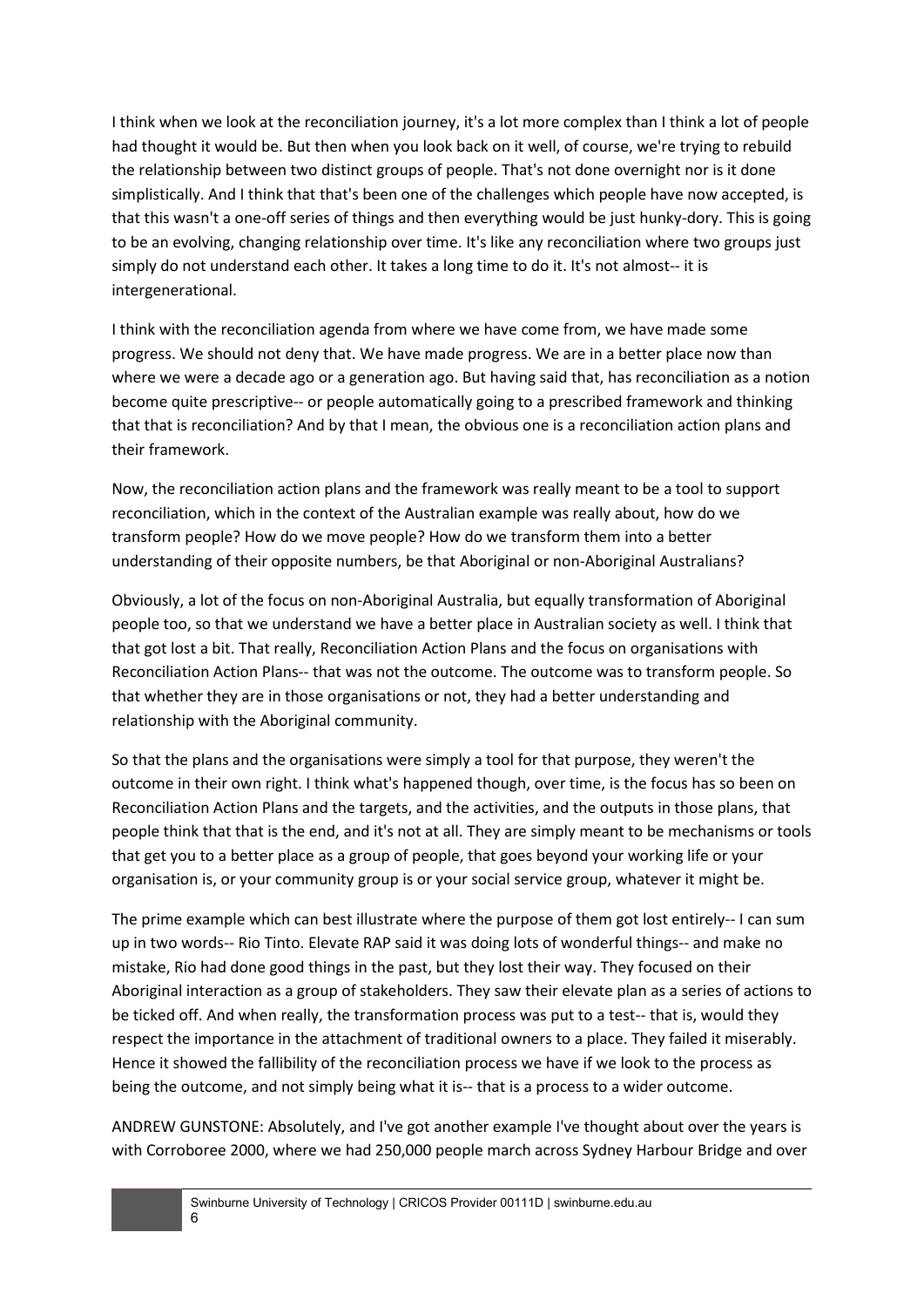a million people across the country. And they were amazing outcomes. But I think the general Australian population almost did that yep, we ticked off reconciliation now, and then it sort of lapsed for a number of years. And I think-- there was the-- the public attention then turned to refugees and asylum seekers and not as much on Indigenous issues anymore. I think that's because the general population thought it was ticked off. And I think you're absolutely right.

The Corroboree 2000 was fantastic. RAPs can be really, really useful. But if we lose sight of the overall picture of what we're doing-- so an organisation that's got a RAP can't just get the RAP done and then go back to it in a couple of years to see how they're going. It's got to be-- the RAPs have to be a tool to embed reconciliation in the organisational culture and to give individuals in that organisation a way to engage on a personal level. So I think that's really important, to look at how we engage in a more deeper level with reconciliation.

Moving to the National Centre-- and just to let everyone know, we're really keen to engage and have some questions asked, so we'll probably open up for questions in a few minutes' time. So just put your questions in the Q&A box in Function. With the National Centre, as you know Ian, Swinburne's been working in reconciliation now for a number of years and we worked with the Korin Gamadji Institute at Richmond Football Club and Reconciliation Australia to set up the inaugural National RAP Conference and we've been doing a range of stuff at that national level.

And when we came to writing up our latest RAP-- and an Elevate organisation has to have a national leadership piece, and we thought long and hard about what our national leadership piece is, and we're delighted that we have a national leadership piece that's creating the National Centre for Reconciliation Practise that'll come up by the end of the year.

And this Centre will be looking at ways to help increase national understandings of reconciliation. Not just in academia-- we're not going to be an ivory tower institute-- but looking at working with community and working with industry to look at how do we help increase reconciliation understandings across the full breadth of what reconciliation means. So I was wondering if you could share your thoughts on what you see as what we can gain from having that National Centre and how that can engage in broader national approaches.

IAN HAMM: Look, I think that the opportunity for the Centre is enormous-- not only what the Centre can do, but also what it can contribute. One of the things is really, there have never been really a broad range to look-at, so how have we travelled with reconciliation in this country? And the Reconciliation Australia has been limited in its capacity to really have an in-depth look at, where are we now? How have we travelled? Are we on the right path? What else do we need to do? Other things we need to change, and then things we need to stop doing.

So I think the Centre provides the opportunity for a deeper understanding of how we have gone with reconciliation in its broadest sense, where we are in its broadest sense, and help us re-examine and work out where do we want to get to. So not only where we've been, where we are, but more importantly-- where do we want to get to? What does that look like? And help us unpack and really analyse the lessons of the past 20 years and how we might apply them to the future. That hasn't been done. Nobody's really contemplated that until now.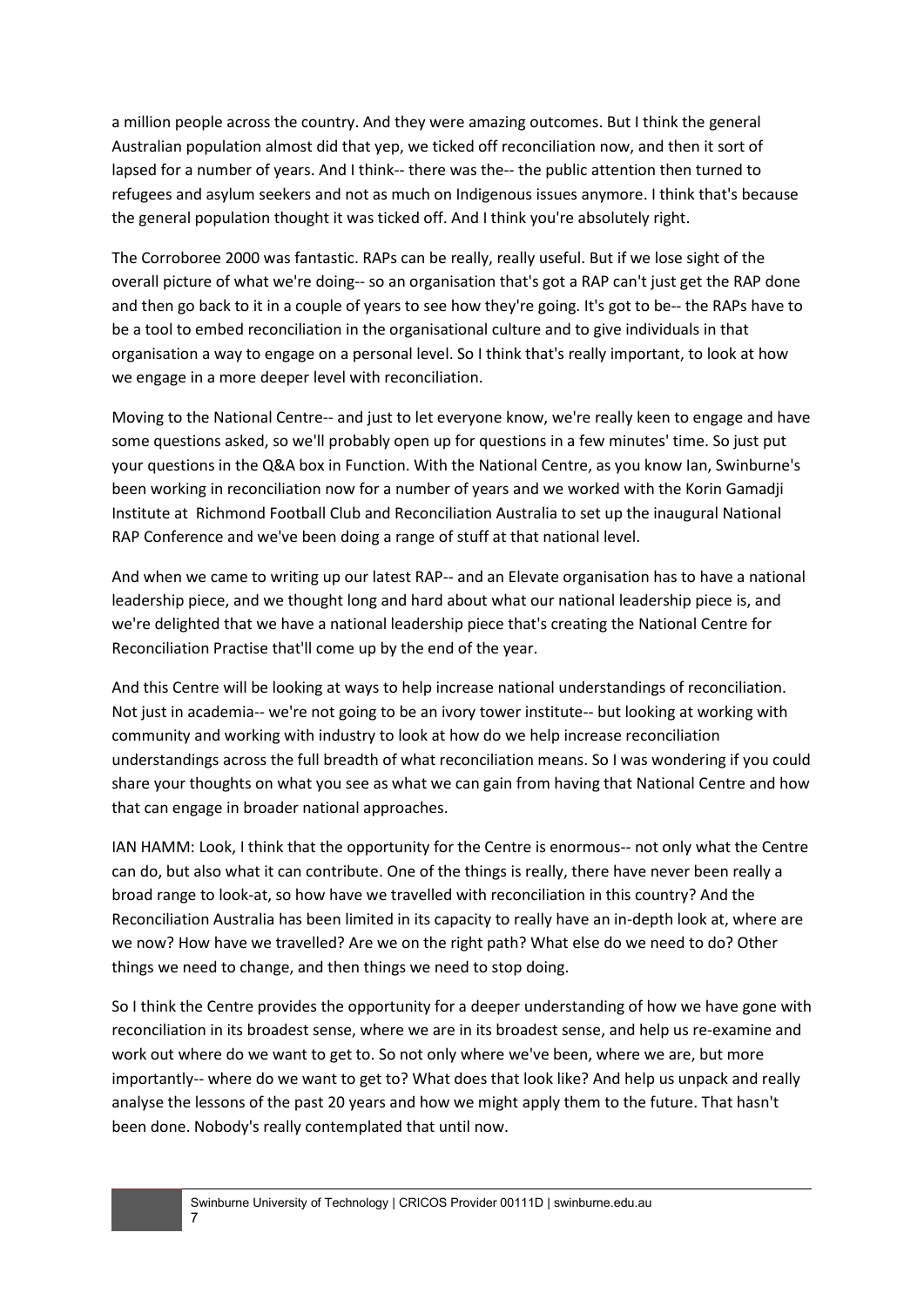And Swinburne with this Centre, I think, has the opportunity to set a lead for that. The challenge in the establishment of this Centre will be ensuring that it does keep focused on the bigger picture, that it thinks of things as-- excuse me-- as tools for trying to get to that bigger end as opposed to tools being an end as themselves.

So as I said, like reconciliation action plans-- I still think they're a useful tool, but do we need more and different tools? And how can we use those tools to get to that bigger end? And so I think there's a real opportunity here for the Centre to broaden the discussion, to take it to the next level. Because things haven't stagnated. The world has moved on. We have a whole generation of Aboriginal people now-- particularly younger ones-- wanting to take their place in the economy, for example. And that's not merely going from being unemployed to a job. No, they want participation in the economy over a lifetime of economic engagement. That's something we have to contemplate when we think about reconciliation. What does it mean for us? That is distinctly different from a generation ago. So the brief of the Centre is going to be much broader and much wider than even I think now, when people talk about it, what they're thinking about.

ANDREW GUNSTONE: I agree. I'm really looking forward to looking at these big picture areas, and you know we've got a treaty process going on in Victoria, Queensland under the leadership of Jackie Huggins and Northern Territory under the leadership of Michael Dodson are looking at treaty processes as well. We've got the Uluru Statement from the Heart, which Swinburne has strongly supported. We've got the Truth Telling Commissions, we've got a number of big areas happening at the moment. We've also got the deeper issues of sovereignty, and sovereignty is an issue that is- sovereignty's never been ceded, and sovereignty is an issue that continues to be an area that we need to look at. So I think having a look at those bigger pictures for Australia and how we look at those engagements is equally as important as looking back, as you say, to how we've gone with reconciliation, and to look back in the last 20-odd years-- it is the 20th anniversary of Reconciliation Australia this year and it's 30 years since the Council for Aboriginal Reconciliation was created. So there's some really timely issues to look at that as well.

IAN HAMM: Yeah. I think Andrew, actually, a couple of things you mentioned-- I think part of the role of the Centre is going to be unpacking what we mean by certain things. So for example, when we say reconciliation, how many Australians broadly understand what that means? I think the Centre's going to have an educative function around some of the things which people talk about- sovereignty, for example. If I went and applied the dreaded pub test-- which I hate, by the way- because I hate public policy being formulated on what people perceive-- the punters in the front bar might be thinking in between the race four and race five out of Sandown or something-- that's the pub test. We shouldn't use that. But if I asked them what sovereignty is, they'll probably say, isn't that the favourite in race six? You know? How much of them actually understand that? We have to talk about that. We have to-- I think that's going to be a role for this Centre-- is to revisit some of the assumptions which people who are so heavily into reconciliation-- so heavily into the tackling of Aboriginal issues-- when we talk, we all get it. The average punter doesn't. And if this is to be a movement of Australians, Black and White, I think we need to talk about what we actually mean by some of this stuff. That's going to be a really important role for this Centre-- to bring everyone up to speed so we know what we're talking about, and I don't think that's been done enough.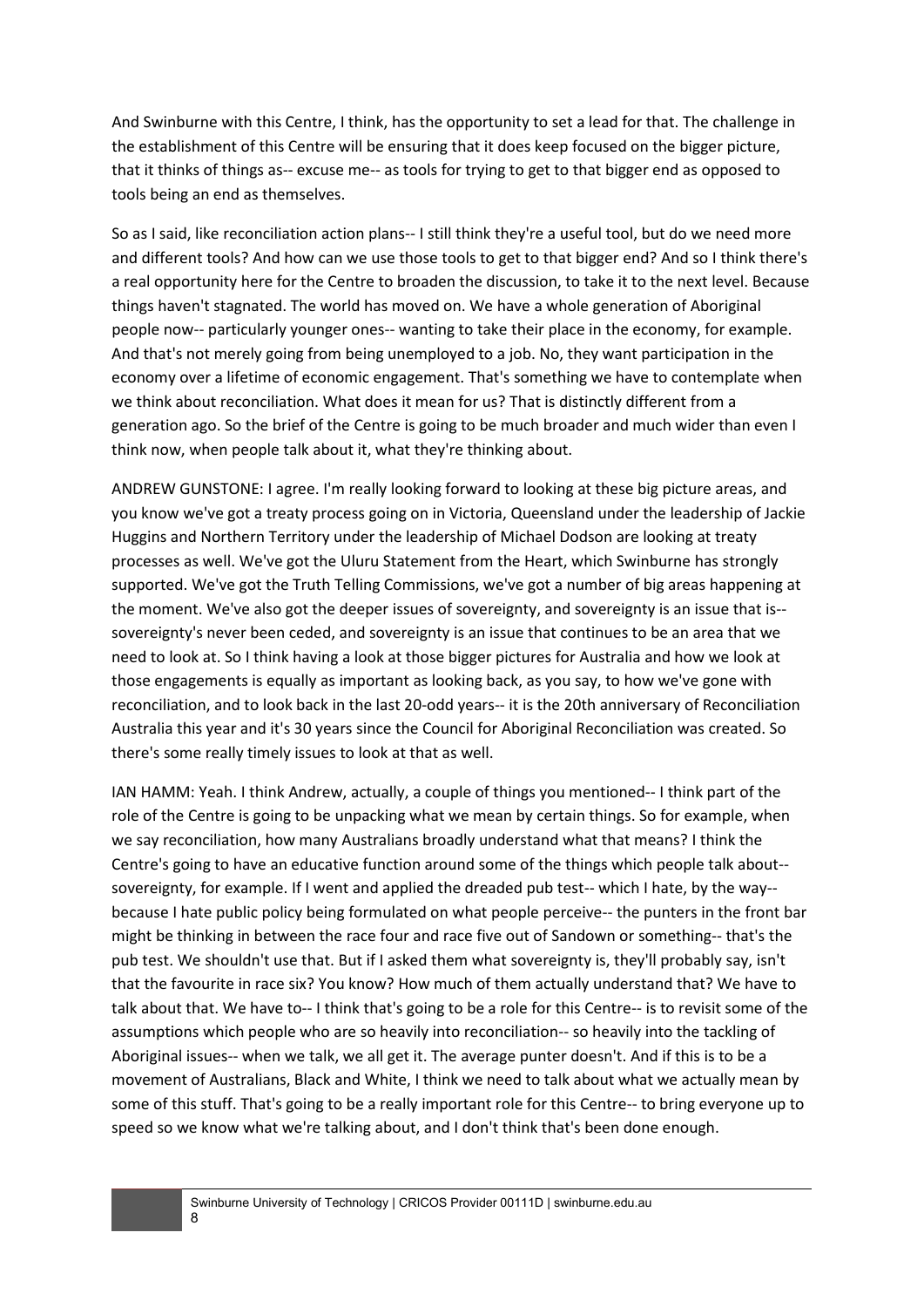ANDREW GUNSTONE: Absolutely, and also the other sort of key area that we're looking at with this Centre is looking at international experiences. Because so much to us as a country, we look very much inwardly at ourselves, so there's been guaranteed Maori representation in the New Zealand Parliament for well over 100 years. In this country we still do not have reserved seats in Parliament, we've only just recently had Indigenous people being elected into parliament.

The political parties by and large have not engaged in this process at all. So how do we say what these lessons New Zealand can have, for example with that. I mean New Zealand has also had the Treaty of Waitangi for one and a half centuries, and we've had treaties in North America as well. So Australia remains the only former British colony not to have a treaty for ourselves. So it's really good to see what other truth and reconciliation commissions, - the whole range of other things—the Sámi Parliament. There's a whole range of really interesting international examples that I think can help us look at what we can do in Australia as well.

IAN HAMM: I think one of the things too, actually, we need to look at, Andrew-- and looking at those examples that are going on in other places around the world, is look at what the opportunity of truth-telling, of reconciliation, of a National Reconciliation Centre, look at what Aboriginal people bring to-- it shouldn't be about what-- just about what Aboriginal Australians are perceived to get. It should be about what do Aboriginal people actually give? What do we give to our society? What can we contribute to our society to be a better one? Too often, people don't think of that.

So, seats in Parliament is a classic example. If you have reserved seats, does that automatically assume that those parliamentarians will just focus on that constituency issue? Whereas in fact, by having Aboriginal people in the parliament per se-- not in Aboriginal designated seats-- what did they contribute beyond just Aboriginal issues? Well, they contribute a hell of a lot across the public life of Australia beyond Aboriginal issues.

If you have a look at-- in sport-- sport is a thing where Aboriginal people have played, and what have Aboriginal people contributed? It's not been about showing oh look, Aboriginal people are really good at sport. In a lot of instances, Aboriginal people's participation has elevated the whole sport. It's made it a better sport played at a different pace, a different level. AFL football for me is probably the stand out. Because of Aboriginal influence over that game, it is actually evolved and changed, particularly the last 30 years. It's really taken off, you know?

When you look at how the Krakouers played the game-- Michael Long played the game-- it's made a difference. If you have Aboriginal administration in sport, boy does it make a difference. I can tell you that, because I used to be one. I used to be a president of a football league. There's something people never thought about. Not a Blackfella who was playing football, a Blackfella who was running football.

So I brought my whole view of applying an Aboriginal lens to how we reconstituted and reconstructed the Western Regional Football League. And I personally think we actually changed how it conceived itself, how it saw its place in its community, and saw the dynamic of how we have a collective responsibility to each other as opposed to just a number of clubs playing football in competition with each other. That was the easy bit. But how did we think of ourselves as a whole group of people?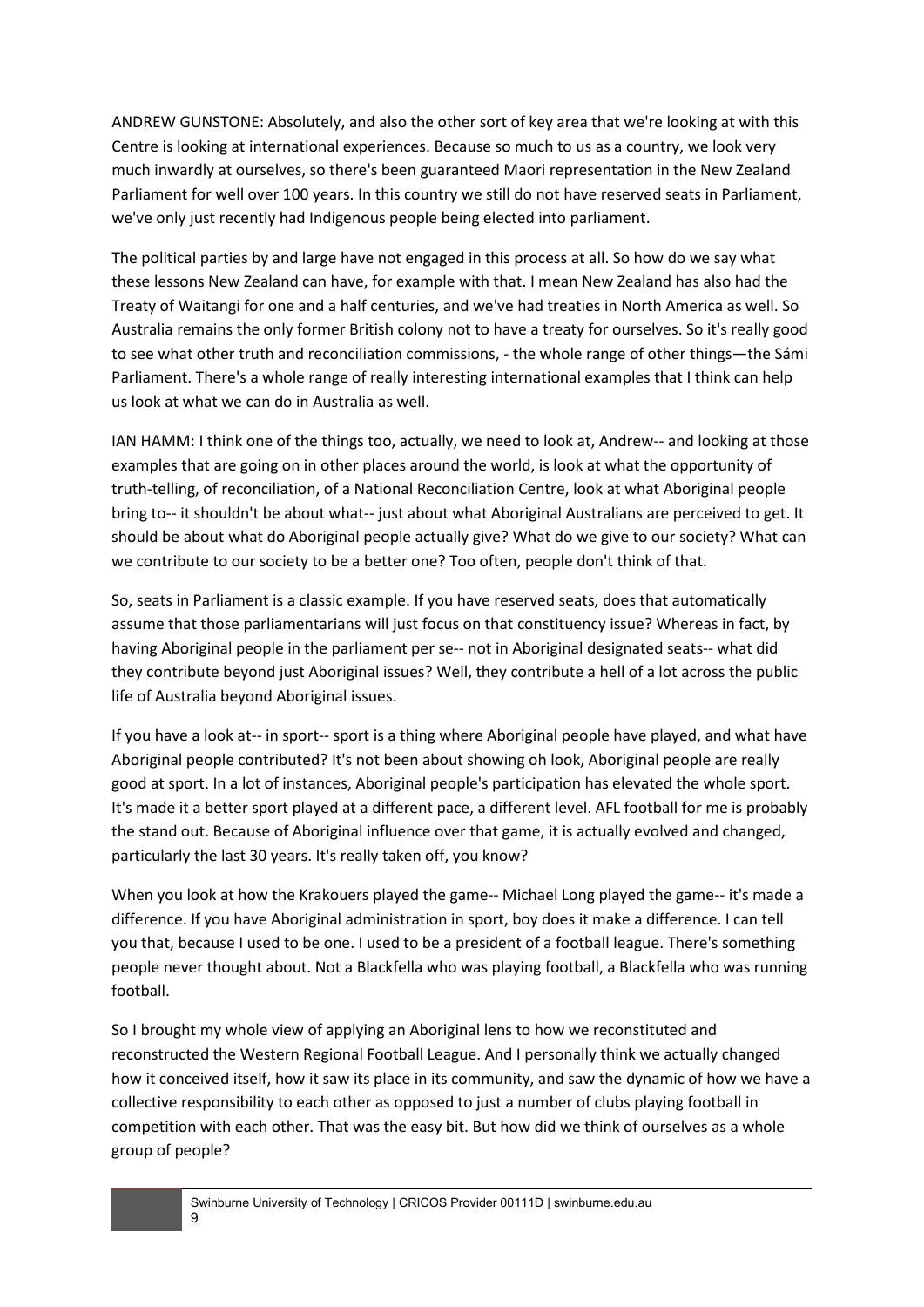That's what Blackfellas do. We think of the collective rather than the individual. That you apply that within the national policy context and suddenly the role of government fundamentally shifts from where it's been without Aboriginal people in the policy environment. That's where I think we should be looking, and that's what I think we should be thinking about when we talk about Aboriginal people in Parliament, when we think about what is it that Aboriginal people bring to enhance the nation as a whole, and that should be a key platform of reconciliation going forward.

ANDREW GUNSTONE: I completely agree yet again Ian, and look-- there's numerous examples from across society that illustrate that. And again, going back to that strength-based discourse, something from a university point of view, I've had the honour of supervising a number of Indigenous PhD students and how often those PhDs have been constructed is it a broader community-based level away from the individual. And that has been a really strength-based discourse that I'm encouraging non-Aboriginal students of mine to engage with as well. Because it's just a much more engaging PhD. You can talk about the broader context than just some third person dialogue. So the same thing is happening in university teaching, that we're working on getting Indigenous knowledges engaged with across the broad stream of subjects. And that's just making the university experience infinitely more important for students. So I completely agree with that.

Conscious of time-- could have a yarn with you forever Ian-- but we'll maybe throw to a few questions. Jess, do we have any questions for us?

JESS: Yes, there's a few questions available. One's mentioned earlier how sovereignty never ceded. The question with this is, how will the Truth-Telling Commission manage this truth?

IAN HAMM: Yeah, I think-- look-- it will come up, and it will come up again and again. This goes to that point I was mentioning before-- how well do people understand what sovereignty means? And then applying that notion into the future and applying it in the circumstances in which Victoria is at the moment, and the circumstances of the future.

I guess one of the things-- and this is-- anything I say is just my personal perspective, but I can be at times, a bit of a practical person. So while the principle of sovereignty is one which certainly I adhere to, the practical effect of it when I look around, there's 60,000 Blackfellas in the state of Victoria, and there's five and 1/2 million people who aren't. So how do I apply sovereignty in that context? And bearing in mind that those 5 and 1/2 million people have rights as well.

So where do we find the ground that brings sovereignty to life without disenfranchising anyone? That's going to be the trick. I don't have any answers beyond trying to contextualise it, but I guess that's part of the challenge of the truth-telling process. It will at least begin the discussions for exploring how these things are resolved. How that we can reach a point where we're not focusing on them simply as outstanding problems from generations ago.

So that's what I think the Truth-Telling Commission will bring to it, but it will throw down the challenge to the rest of us to pick up that gauntlet and say well, what do we do with it? What do we as policy makers do with it? What do we as politicians do with it? What do we as ordinary people in our communities do with it? That's going to be our challenge.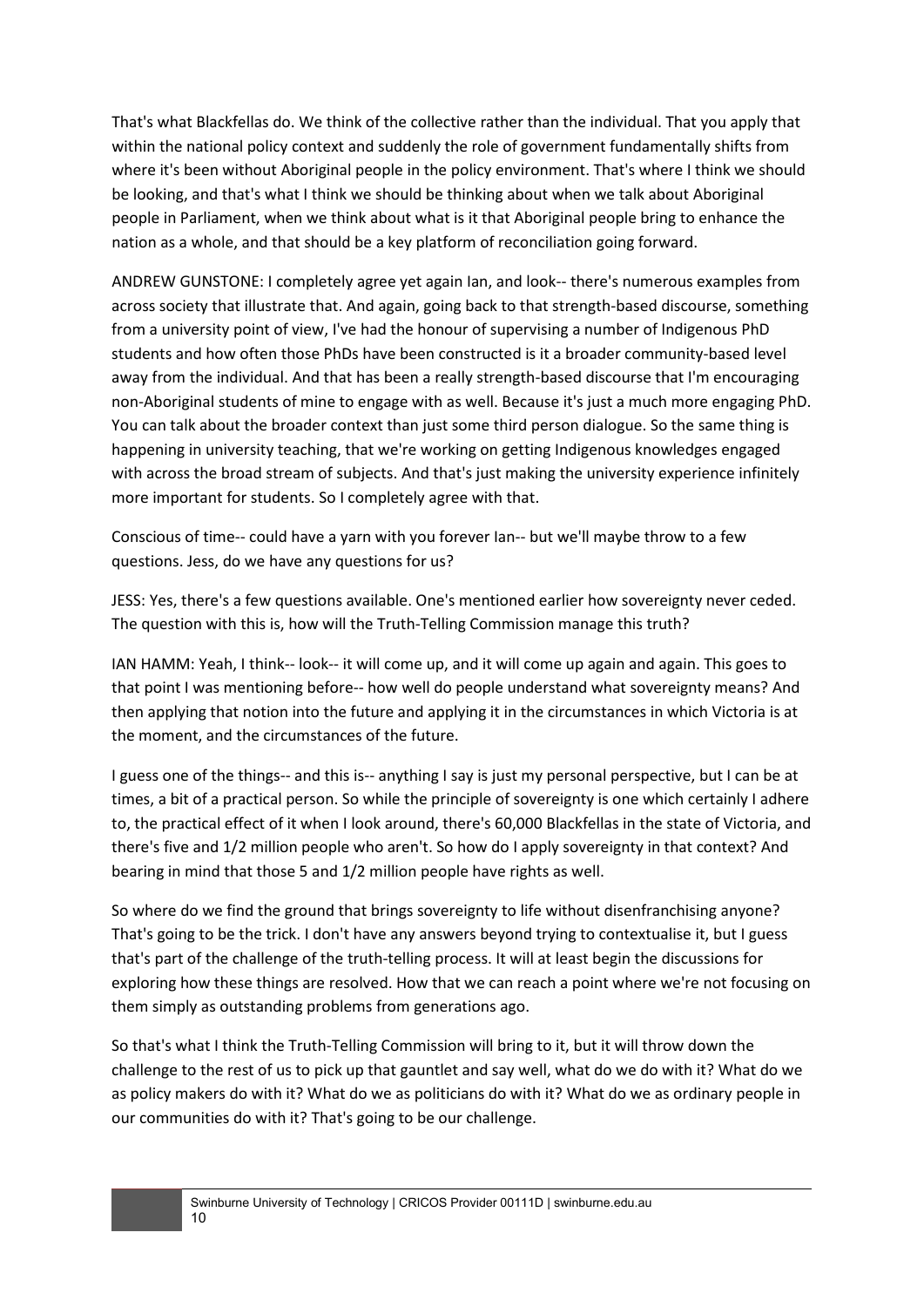ANDREW GUNSTONE: Yeah thanks, and the only thing I'll just add to that is-- it's a great question and it just shows how none of these issues can be put in silos. So truth-telling does involve engaging with sovereignty and engaging with a whole range of other areas as well. So I think it's a collective engagement and a holistic approach that needs to be looked at.

The other thing, just briefly, that we probably haven't mentioned-- we sort of alluded to is truthtelling isn't just about the past, either. The truth telling is about the present, and the future. So what engagements come out of that truth-telling process that relate to now and relate to the future? I think they're also really important ways to look at it as well.

## Jess, any other questions?

JESS: Plenty of questions are flooding in. So in regards to the Centre, what is the relationship between the Centre and Reconciliation Australia regarding if there's any risk of competing with Reconciliation Australia? Not so much to be underestimating it or their roles and responsibilities. So what do you see about that?

ANDREW GUNSTONE: There's no risk of that at all. Reconciliation Australia has been enormously supportive of our idea of creating a National Centre and is very, very excited. We'll set up a governance structure. I'll be the Executive Director of the Centre when we set up at the end of the year, and we'll have a governance committee, and we're delighted that Ian's going to be chairing that committee. But we'll certainly have representatives from communities and organisations and key to that will have representatives from Reconciliation Australia on the committee. And really, what we see the role of the Senate is just doing our bit to help increase understandings of reconciliation, which will be good for everyone involved in the movement. And we're certainly aligning ourselves very strongly with Reconciliation Australia.

IAN HAMM: And I think, Andrew, just to flesh that out a bit more, it's important we don't compete. I think too often, people do compete when they don't need to. Working together is actually going to build a stronger outcome-- a better integrated approach. So it is about what Swinburne can contribute to the national agenda of reconciliation, and the Centre's a brilliant contribution towards that.

## ANDREW GUNSTONE: Yeah.

JESS: Another question-- so, this person would like to your view of embedding the true history of Australia's settlements in the education curriculum nationally as contributing to reconciliation, but also addressing racism and discrimination.

IAN HAMM: Yeah, I think when we speak of true history, true history depends on what angle you're looking at from, and what truth you're seeking to have. I actually really support the Australian Education Standards Authority, I think it's called, who recently said they were expanding curriculum to include an Aboriginal perspective into Australian history, and I think that's absolutely right. Too often, the Aboriginal perspective has been excluded.

Having said that, with the inclusion of the Aboriginal perspective, that's what I really wanted to say rather than the inclusion of the Aboriginal perspective at the exclusion of something else. Because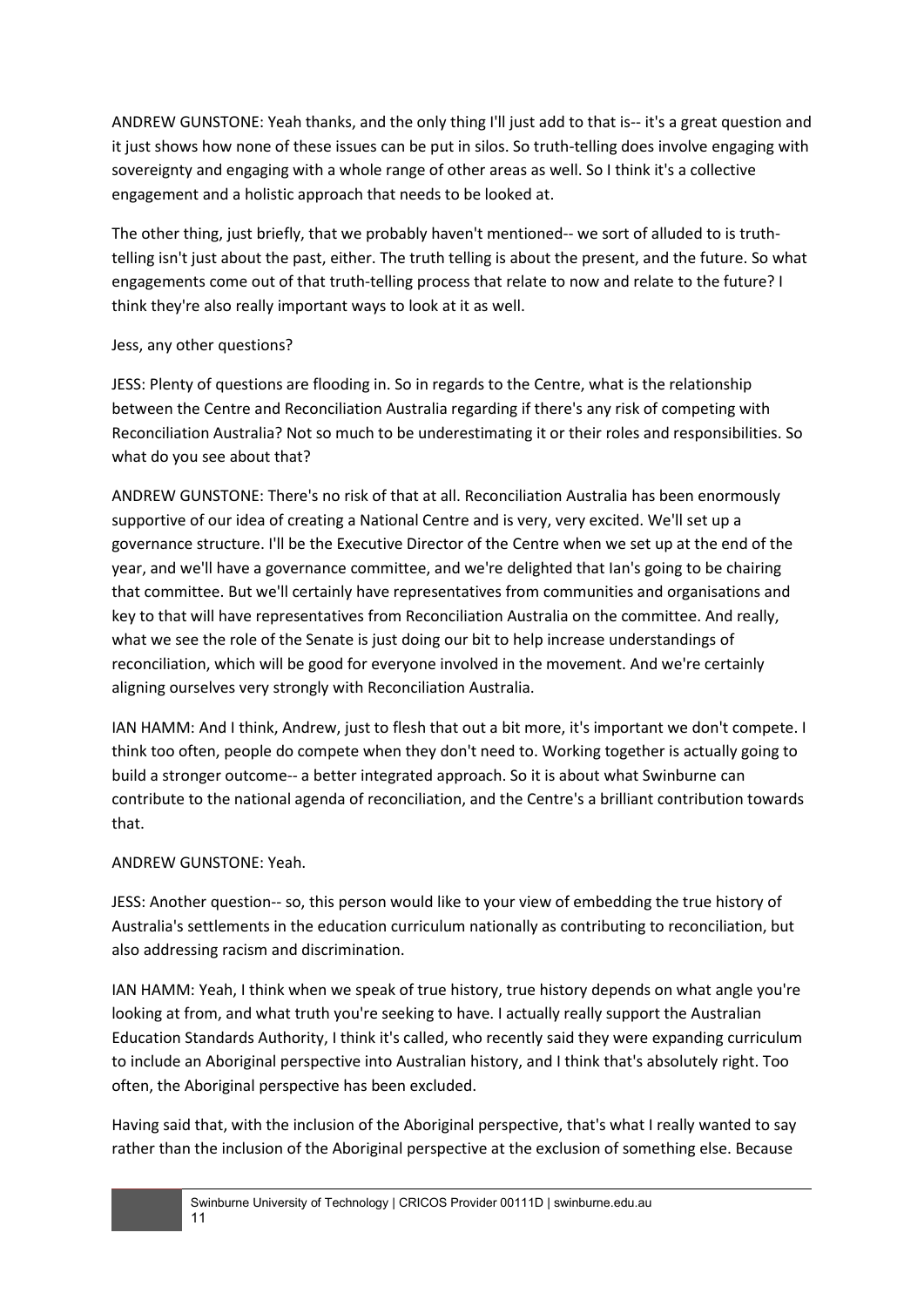what's the point of that? That just substitutes one view of the truth for another view of the truth. No, a mature nation-- a mature country has to own all its history. Not just the bits it likes, but all of it. Not just the bits it wants, but the bits it doesn't want.

That's actually the signalling of a mature country-- when it can confront its own history, own its own history, learn from it and then say, we know where we have been-- warts and all-- and we're going forward from here. There has been much good in the Australian narrative since 1788. There's also been much bad in the Australian narrative since 1788. We have to own it all. You don't still get to pick the bits you like, you got to own it all. So the expansion to include the Aboriginal perspective, which is adding to the narrative of the total history of Australia and informing it from-- this is what had happened to us-- that's critical for us being a grownup country populated by grownup people making grownup decisions for the future.

ANDREW GUNSTONE: I completely agree. When I grew up in school I learned-- the only Australian things I learned about was Phar Lap, Ned Kelly, and Don Bradman. And so I had a very, very limited education at school. And that continues to this day, although things have got better. I'm delighted that my three boys are going through their education system learning infinitely more than I did when I went through the education system. So of course, we need to fully teach our children and our adults about the true history of this country from different perspectives, not just from the perspectives that we've always learnt it from.

So the history is not just a blemish, as John Howard referred to back in the 2000s, it's an intrinsic part of what this country has occurred, and so we need to definitely engage with Indigenous knowledges throughout the education system. And again, what we're doing at Swinburne-- one of the Moondani Toombadool Centre staff members, Mat Jakobi, is leading this extraordinary project across the university where all 2,000 higher education courses are now going to engage with Indigenous knowledges. At whatever areas, not just history, but it'll be in sciences and in maths, in law and business, and they will engage with those processes. It's a massive task, so I congratulate Matt for the work he's doing on that. But that's just an example of how we need to look at genuinely engaging with truth-telling in our education systems at every level.

IAN HAMM: And it's not about shaming or embarrassing or guilting. It's about saying we have a multifaceted narrative to tell a multifaceted story, and the inclusion of Aboriginal perspectives in things beyond history, as you say in the sciences, into how we have world views-- does not the expansion of our knowledge enrich us all? Does not seeing the world through the eyes of others broaden our own perspectives? Shouldn't that not be the higher goal that we all attain for? It's as simple as that. That's what we should be-- that's how we should be thinking about this. That's how we should be looking at it. Not as a confrontation about how we view the world, but simply expanding a view of the world that we live in, and hopefully making it better for our children.

JESS: So I have a question that's kind of, in related to this on our focus on the RAP, and wondering if there are any good examples of organisations which have engaged and educated their staff to understand their role in reconciliation and really engage in reconciliation as individuals?

IAN HAMM: That could be one better directed at Reconciliation Australia. However, I think there are examples of where organisations have looked inward to themselves on their own reconciliation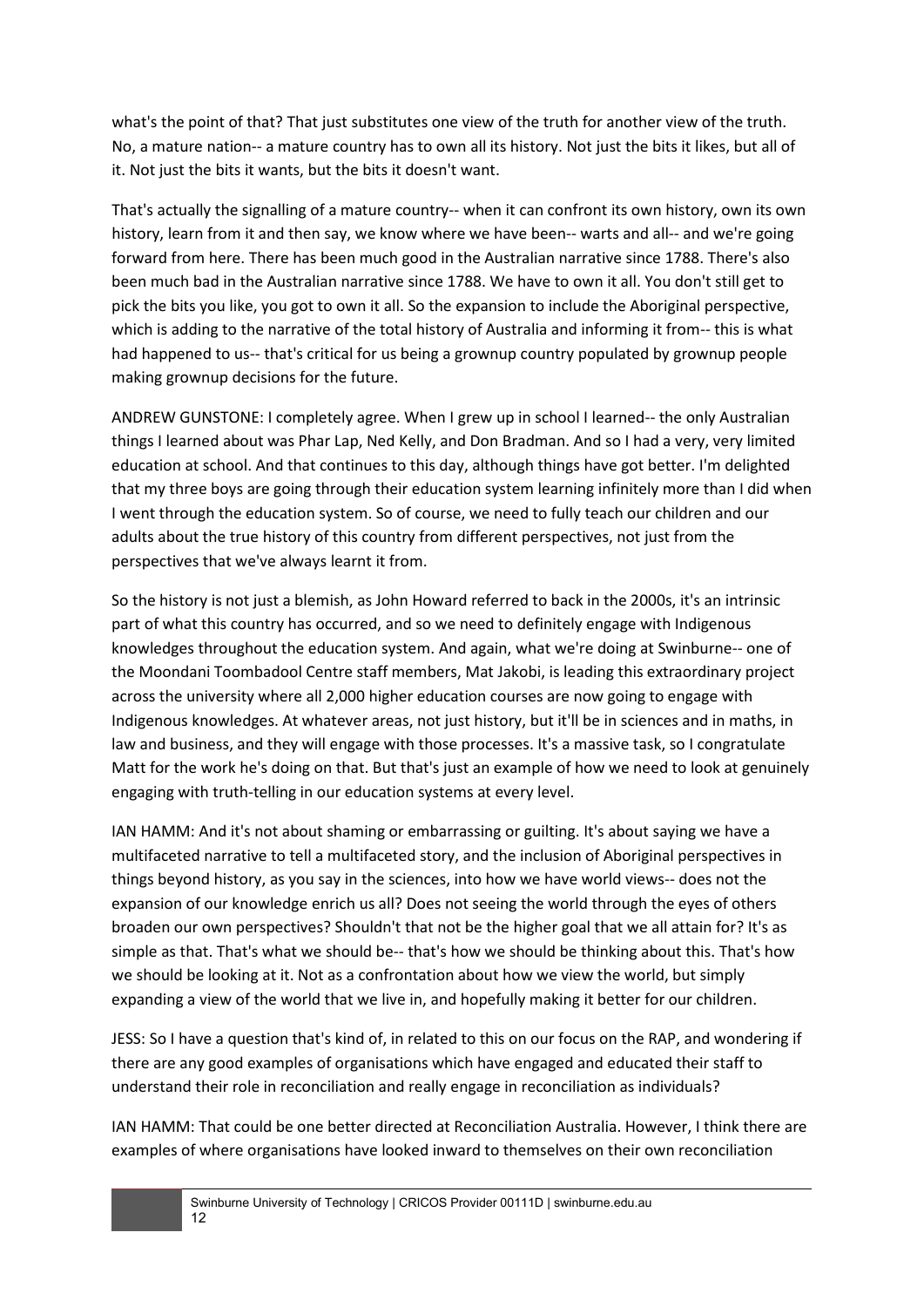journey, and thought about, what can we really do that might make a difference that helps our own people become a bit wiser?

So the banks is one, I know of one of the-- big four banks, that in its first Reconciliation Action Plan it was going to change everything. And it was going to do world peace and fix the climate and all that- that was in the early days of reconciliation plans. In its second plan it said you know, we didn't actually achieve anything we said we were going to do, because we're a bank. What do we do? What can we do that that might matter to Aboriginal people more than anything else, that is in our capacity to actually deliver? We're a bank.

So, one-- access to the financial services we provide and two-- of cause we had branches everywhere-- and this was in the early 2000s, so there were branches everywhere-- we can employ people. We could do that where they live so they don't have to leave town. And that's what they did, and it actually made a difference. That bank felt like it made a difference with the things that it could influence, and it made its own staff feel like that they were actually achieving something.

Their first RAP-- no, they didn't bring about Middle East peace. No, they didn't stop climate change and no, they didn't make the world a better place. Their second RAP-- they opened up their banking products and built some stuff around their relationship with Aboriginal people as clients, and they gave people some jobs where they lived so they didn't have to leave town. That's a good thing. They can actually see that they were making a difference in people's lives.

ANDREW GUNSTONE: And look, I recommend people who are interested in looking at what RAPs are doing, is to go to Reconciliation Australia. They've got a database of all the RAPs, and have a look and seeing what different organisations are doing. We conducted some research at Swinburne last year and the year before, where we were trying to associate and connect people's understandings of cultural competency and their own perceived ideas if they were culturally competent, with their engagements with reconciliation and Indigenous issues.

And what was really interesting in that, was it clearly showed there's no correlation between the level of cultural engagement and the type of cultural activity they might do. So whether they're attending a lecture or doing cultural competency training or work with Aboriginal organisations-- If it's just a single area, there's not a strong correlation. But where the correlation comes from is when there's multiple engagements. So it clearly shows that the more engagements that an organisation does-- and not just has a tick a box where oh yeah, we'll do cultural competency once and then you're culturally competent for the rest of your time-- the more engagements you do with the various different approaches, lectures, events-- all those sort of things-- makes staff engage more in these areas. So the number of engagements is critical as well.

JESS: Thank you, Andrew and Ian. The next one is in your opinion, what makes for great allies on the reconciliation journey?

IAN HAMM: I would have to say people who are patient, people who are open minded, people who are prepared to understand that their journey is contributing to a wider journey. I think that that's critically important. I think people who I think are good allies in this space are those who will tolerate the differences of different viewpoints, different perspectives. That's actually a real key to this.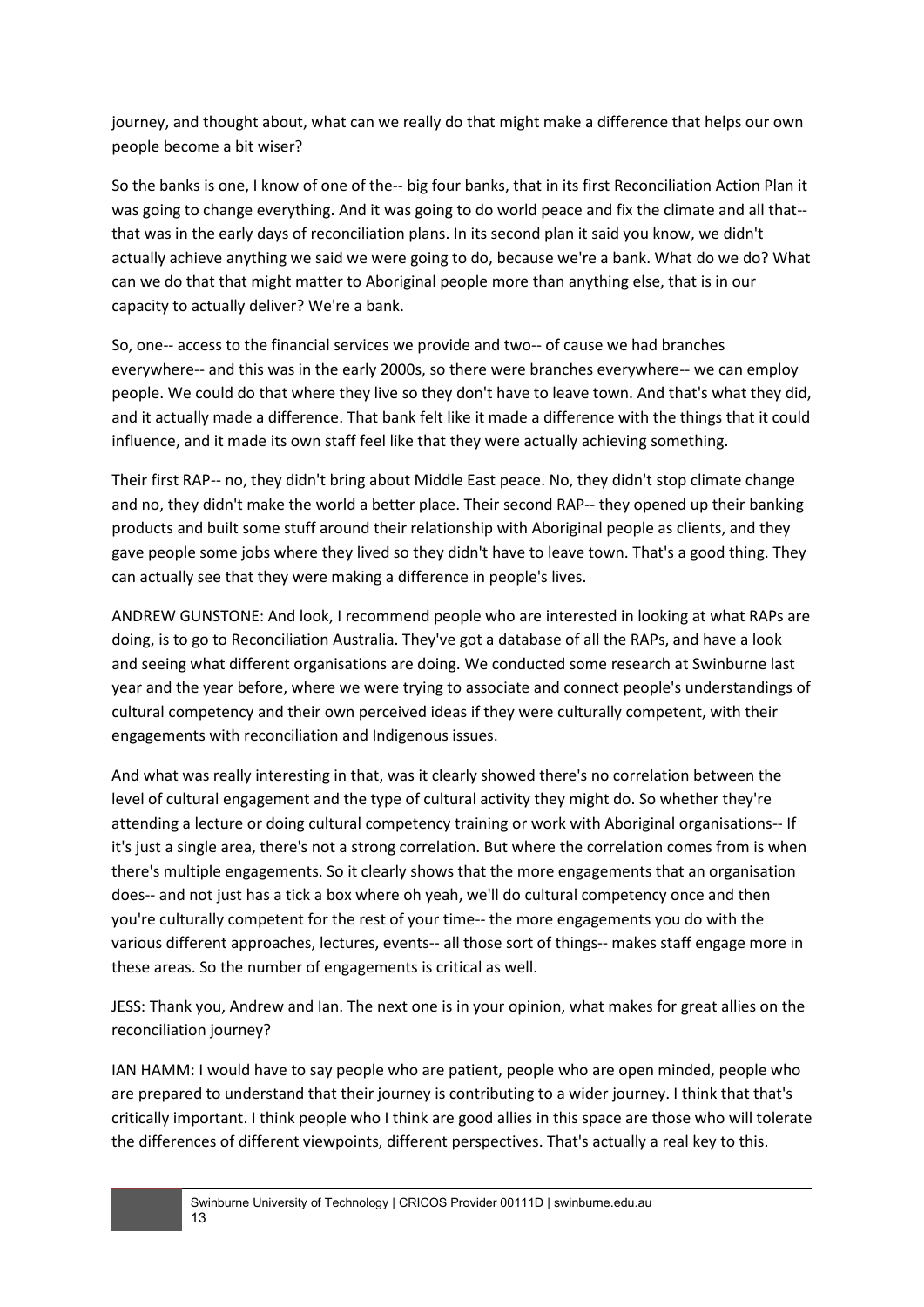Beating up people because they don't agree with you actually doesn't do anything for reconciliation in any forum, let alone this one. So I think that they're attributes which I kind of look for. And people who are prepared to sit down and have a discussion, a debate, an argument from time to time. But at the end of it you walk away not bearing grudges, because a lot of this understanding has to be about people being able to get a better handle on who they're talking to. That's critical to this. So they're kind of the attributes I think that are important.

It doesn't have to be captains of industry, it doesn't have to be influencers, TikTok or otherwise. It doesn't have to be those who are seen as community leaders-- all those people are important, but they're no more important than the ordinary punter in the street who just wants to do the right thing. They're just as important, so they're the allies I look for.

ANDREW GUNSTONE: And just to add to that-- I think that's all great-- I think people need to be humble, to recognise that they're not going to know it all, and whether they've got 15 degrees it doesn't really matter-- they need to be humble. And the other issue is allies-- as Reconciliation Australia is calling on us to do-- to move from safe to brave. And to look at ways to be braver in our actions than maybe people have been in the past, and to look at that journey as a journey with themselves as well as the nations.

JESS: Another one in regards to expanding knowledges and truth-telling. How important are documentaries and film as a medium to educate and inspire reconciliation?

IAN HAMM: Yeah. I think they're really useful to be able to do that, provided they have an expanded agenda of what is in documentary filmmaking, and so forth. To tell wider narratives, to tell wider stories. I think, for example-- look, there was a stage where I didn't go and see Aboriginal films-- Aboriginal made films for a while-- or films about Aboriginal people because God, they were depressing. And I kind of live that stuff, like every day. Why am I going to pay good money to go and see it, you know? That's true for me-- it still is a bit. I think one of the things that could be useful for the arts, and look-- importantly, I think the arts have moved way towards that too.

So when you say things like *Bran Nue Dae* I really like that movie because most people won't get why it was so culturally important. It showed Aboriginal people as look-- we dance, we sing, we have fun, take the piss out of ourselves and we can laugh. We're not just heavy with all this bad stuff all the time. I think the arts and filmmaking and documentaries-- yes, there are truths that need to be told that are unpleasant, but they're also an opportunity to tell truths which are quite uplifting, quite enlivening, quite relaxing, as a distraction from other day to day woes and cares. That's what we should be thinking about that with those, because are an opportunity to tell a bigger story of the wider Aboriginal community-- about what's good about us, and not just what's the bad bits.

ANDREW GUNSTONE: And I think documentaries are really important and if people do a bit of research there's lots of different spaces where you can find out-- Reconciliation Australia has websites, SBS, ABC-- there's a lot of websites out there that detail some fantastic documentaries- some fantastic books to read. And I think that's something that non-Indigenous people, we need to really do rather than just burdening Aboriginal people, cultural load all the time about asking questions, asking questions. There's a lot that we can learn ourselves from documentaries. I think that's a really key strategy to increase all of our own understandings about issues, is to read. And as I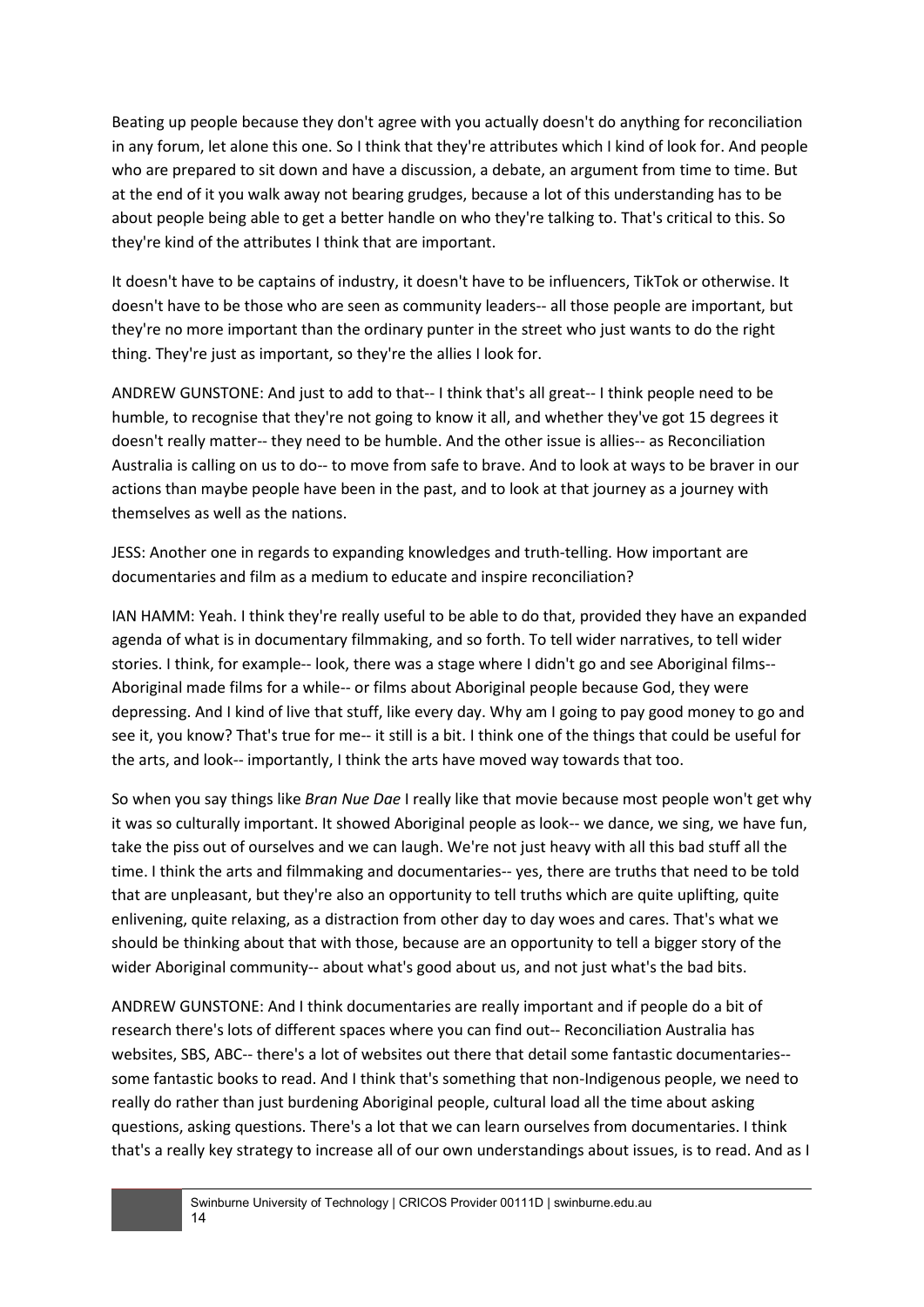said, there's multiple ways to engage in these spaces. And so I recommend going to-- looking at the Reconciliation Australia website, the NITV website, the ABC websites, and they'll have a lot of resources there.

IAN HAMM: And seeking out successes, too, and engaging with those when you see them. Picking up little things as people go. So look, the Collingwood football club at the moment probably isn't a great example. But one of their vice presidents is Jodie Sizer she's an Aboriginal woman and she's leading how Collingwood is dealing with the mess it's in not just not just as a result of the report that was done. But the broader, and apologies to all Collingwood supporters out there, the broader mess you're in as a football club per se because you're not travelling that well she's leading from a board level how do those. How does Collingwood get its house in order to become a serious contender for a premiership again? That's an Aboriginal success story, believe it or not. That an Aboriginal person is leading a football club getting its act together. Follow it. See what she does, it'll be great.

ANDREW GUNSTONE: We just have time for one more question.

JESS: Yeah, and all the other questions will be probably answered through Yammer?

ANDREW GUNSTONE: Yeah, sure we'll do that. No worries. We'll get back to her, so yeah.

IAN HAMM: I've got to wash my hair after this and not straightaway.

JESS: No worries. So one question, here do you think the story of race in Australia and its ongoing influence on individuals, institutions, and systems need to be a component of reconciliation? And if so, will the new Centre include this focus?

ANDREW GUNSTONE: Absolutely. Addressing racism, addressing white privilege, are critical aspects of any genuine substantive reconciliation process and their key areas of the National Centre and also Swinburne's RAP we do acknowledge that and so again, we have to have hard conversations, we have to have brave conversations, and we need to call this out. There's racism exists in every single organisation in this country, whether it's got an Elevate RAP or not. There is still examples of racism that is impacting significantly on Indigenous staff, and that has to be called out and addressed.

IAN HAMM: It was interesting in regard of race that two surveys in the past couple of weeks. So the ABC'S recent Australia Talks-- its latest one-- has showed that most Australians say that racism exists in this country, or Australia has a race issue. On Inclusive Australia-- and I'm on the board of directors of that-- we had a report commissioned to work with Monash which showed that there had been a rise in direct discrimination. That's when people were overtly discriminatory, and the bulk of that was in the area of race, particularly to Aboriginal people.

There is one thing that I do have to say about when we talk about reconciliation, and a lot of people think it's about giving stuff up. My personal view-- I don't want non-Aboriginal people to lose things, I just want my people to have more things. That for me is what reconciliation is about. This isn't about lowering anybody else, this is about uplifting my people. That's what reconciliation is about for me, and people shouldn't be fearful of it. That more people experiencing a better life-- surely that's a better thing for us all.